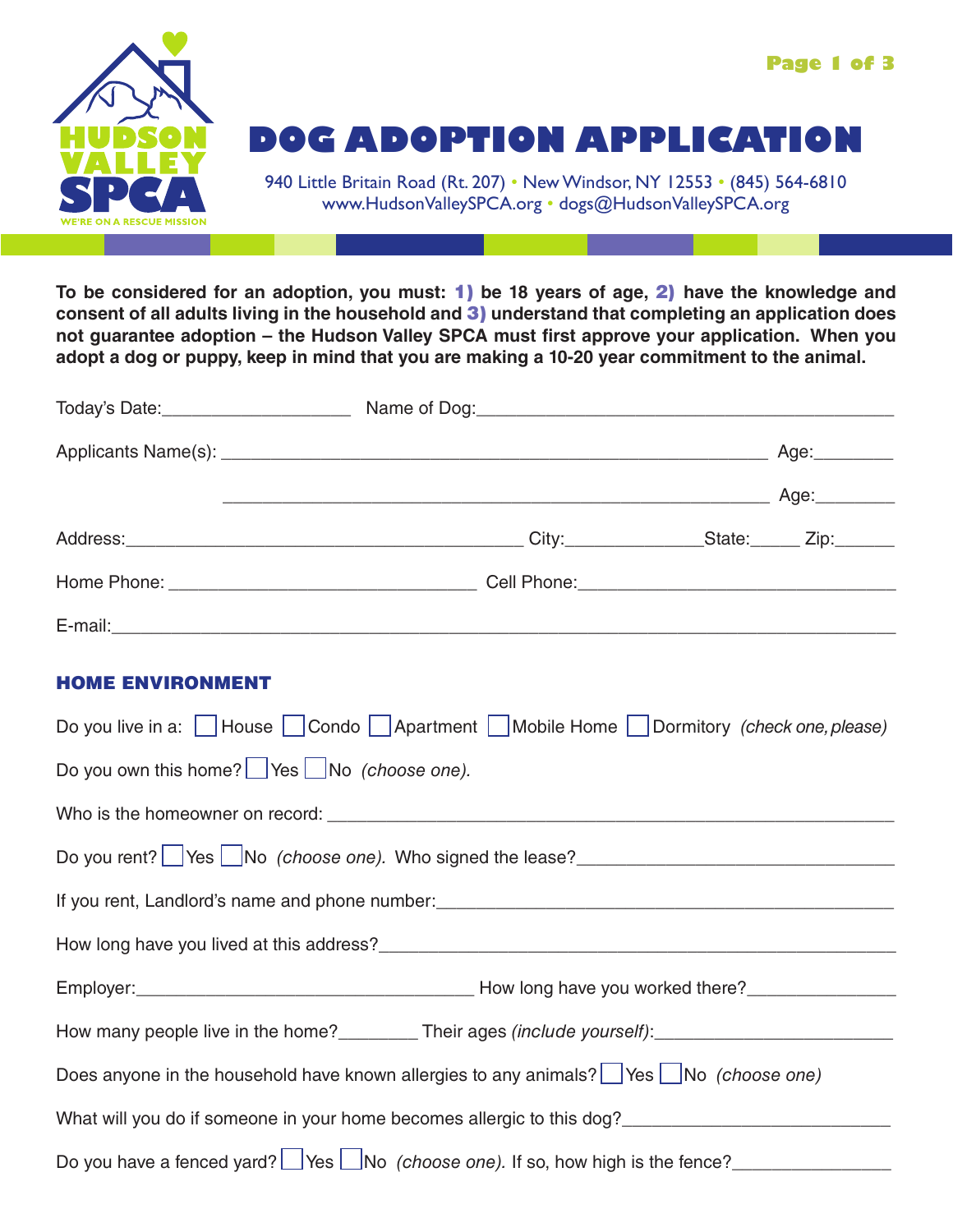

# **DOG ADOPTION APPLICATION**

940 Little Britain Road (Rt. 207) • New Windsor, NY 12553 • (845) 564-6810 www.HudsonValleySPCA.org • dogs@HudsonValleySPCA.org

#### ANIMAL CARE INFORMATION

| Where will this dog be kept most of the time? __________________________________                     |  |  |  |  |
|------------------------------------------------------------------------------------------------------|--|--|--|--|
| How many hours a day will this dog be left alone?______Where will it be kept when alone?____________ |  |  |  |  |
|                                                                                                      |  |  |  |  |
|                                                                                                      |  |  |  |  |
|                                                                                                      |  |  |  |  |
| Are you planning on moving in the next year? Yes No (choose one)                                     |  |  |  |  |
| If you plan on moving, what will you do with this dog?                                               |  |  |  |  |

### **In the event of a financial, health or other serious crisis, if you are no longer able to care for your dog, you agree to return him or her to the Hudson Valley SPCA.**



#### VETERINARY REFERENCE

**If you have a pet now or had one in the last five years, please fill out the following** *(if it has been longer than five years or you never had your own pet, please skip to the next section)***:**

|                                                                                                      | _Type/Breed:_________________________________ |
|------------------------------------------------------------------------------------------------------|-----------------------------------------------|
| Age: Nale   Female (choose one)                                                                      | Spayed/Neutered:   Yes   No (choose one)      |
|                                                                                                      |                                               |
| Last vet visit (mm/yy):_____________________Vet phone number (with area code): _____________________ |                                               |
| Where is this animal now?                                                                            |                                               |
|                                                                                                      |                                               |